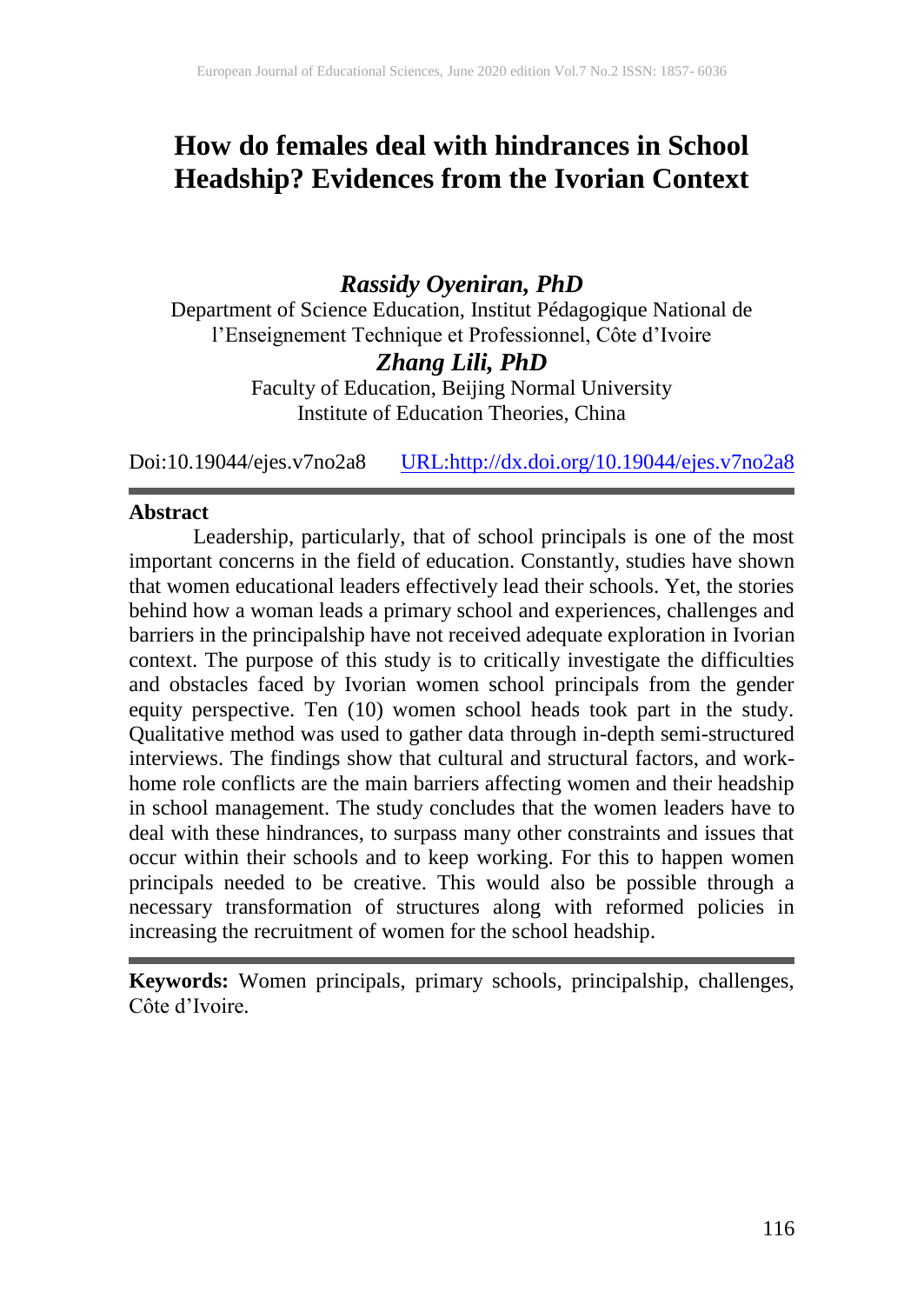# **Introducing the context and the research problem Background**

Women under-representation in positions of principalship and their challenges are still misrecognised, and seem to be ignored in Ivorian basic education. Although several conventions such as the Millennium Development Goals (MDGs), the Convention against discrimination in Education, the Convention on the Elimination of All Forms of Discrimination against Women (CEDAW), the Dakar Framework for Action, Education for All (EFA) have been ratified and adopted (Assié-Lumumba, 2006) and affirmative action policy of females has been hailed as a milestone in their emancipation, there are limited studies as regards women experience in leadership.

Besides, women continue to undergo discriminatory treatment and subordination despite the existing of many international and regional conventions on the legal documents (such as International Conference on the Population and the Development of Cairo in 1994 and the Beijing Conference in 1995) that protect women against harmful treatments and discrimination). Although the Constitution of 2015 clearly declares the empowerment of Ivorian women, the gap in gender parity persists. The country has 22 671 331 inhabitants, from which men represent nearly 11 708 244 (51, 6%) and women 10 963 087 (48, 4%) (INS, 2017). Illiteracy in Côte d'Ivoire is about 43, 8% of which women are 53% (INS / MICS, 2016). More than 35% of Ivorian women in the farm and only 10% are educated (Moreau, 2014).

Moreover, gender stereotypes stemming from the patriarchy confine most women in so-called feminine low-qualified and low-paid jobs and sectors. Most of illiterate women live in rural areas. More specifically, in educational leadership settings the underrepresentation of women is obvious. In May 2017, men were 13837 while women were 1710 or 11% of total 15547 primary school principals (MOE, 2017).This situation of women in Côte d'Ivoire is problematic and bring about issues that need further exploration.

Despite the existence of affirmative action and numerous regional and international conventions ratified by the Ivorian government to promote and achieve gender equity, Ivorian women in educational leadership still experience challenges, including personal, professional and structural obstacles. Beyond challenging situations, women principals strive to manage their schools, keeping in mind that pupils deserved consideration.

In educational settings, leadership has been seen as a key factor in school effectiveness (Mollel & Tshabangu, 2014), while leadership has been and is still associated with masculinity and male stereotypes continue to dominate the perception of leadership (Klenke, 1996). It is currently observed that women running primary education institutions face serious challenges in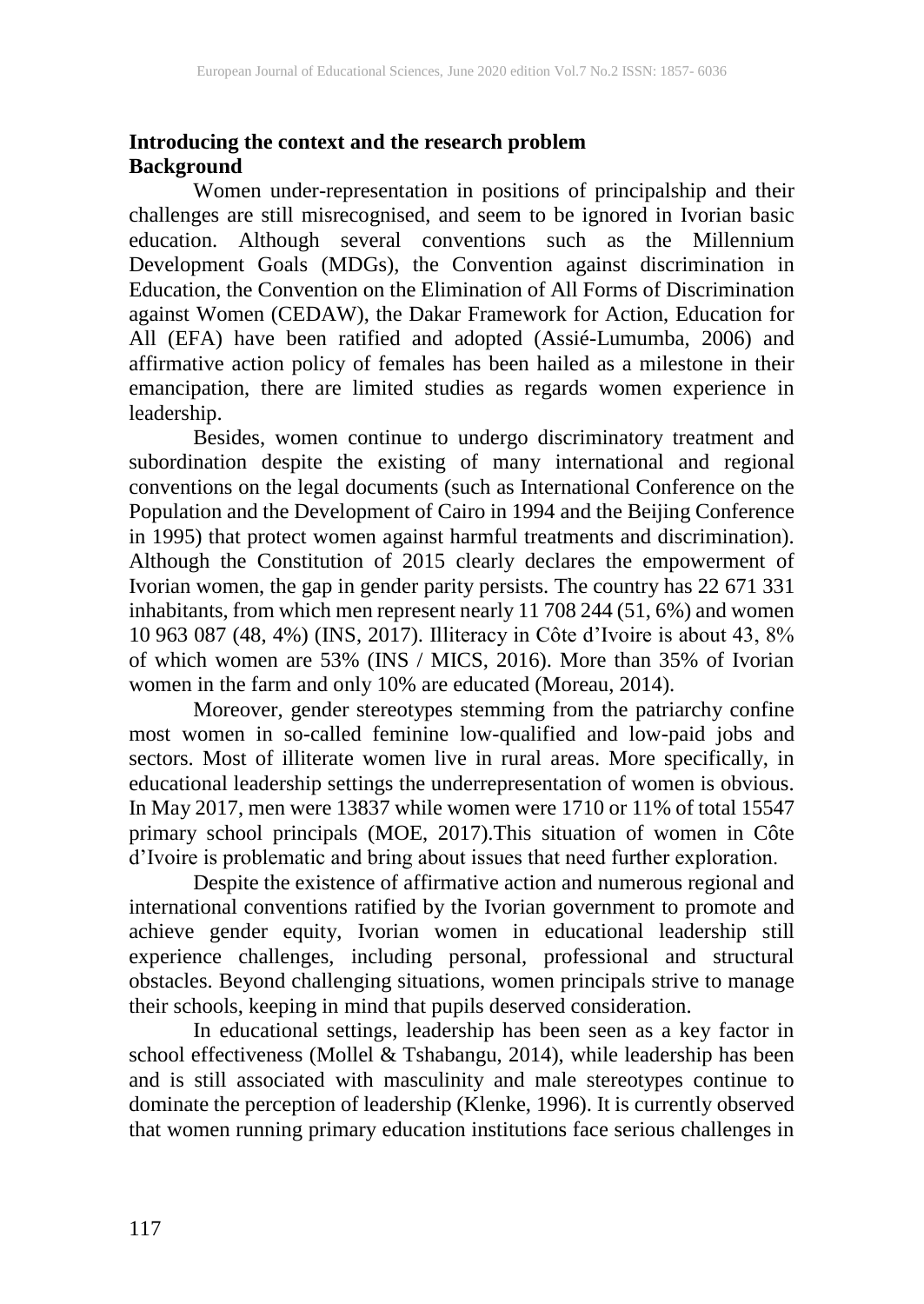their day-to-day actions that mainly stem from patriarchal values and norms, cultural and structural entrenchment in society and schools in particular.

Women in Ivorian basic education and in primary schools particularly appear to be discriminated and undermined (Oyeniran, 2018). Besides, in addition to being low-represented in leadership positions, the few women who assume principalship roles experience a number and complex challenges and hindrances. Some of the major challenges and obstacles discussed in this paper include the social roles and gendered nature of management practices and work-family issues. The research was the opportunity to raise the unheard voices of women school principals and to help eliminate, if not to reduce socio-cultural and structural barriers for the advancement of women in school leadership positions. For looking at the issue critically, the objectives of this study open the scene.

# **Objectives of the Study**

This study seeks to shed light into the lived experiences of women educational leaders and create an awareness of the existing issues in schools. In particular, it intends to assess the challenges that hinder these women leaders in their efforts to perform their principalship and overcome barriers. Besides, this study aims to bridge the gap in research on women in educational leadership positions and gender issues not only within the Ivorian context. It will expectantly contribute to the growing body of knowledge on education and gender awareness in schools, and be useful to those in leadership positions, and those who write policy and leadership development programmes within the basic education and beyond. The importance of this is that it suggests an appeal for a closer attention to a limited field of study.

The summarized objectives of the present study are the following:

Explore the major challenges encountered by women in school leadership positions

- Uncover the leadership experiences of women principals, looking at their coping strategies to deal with challenges and barriers

### **Literature review**

# **The socio-historical engagement of women as leaders**

Traditionally, African women held a significant function in the society. She worked within the community/society as an agent of economic development and stability. Moreover, she was essential because she played several functions at a time; she was an agent of biological reproduction and political commitment. She was the one who 'create' humanity, and was a force ensuring the survival of the social group.

Likewise, it has been proven that women can play historical and valuable roles in the society. As an example, women have demonstrated their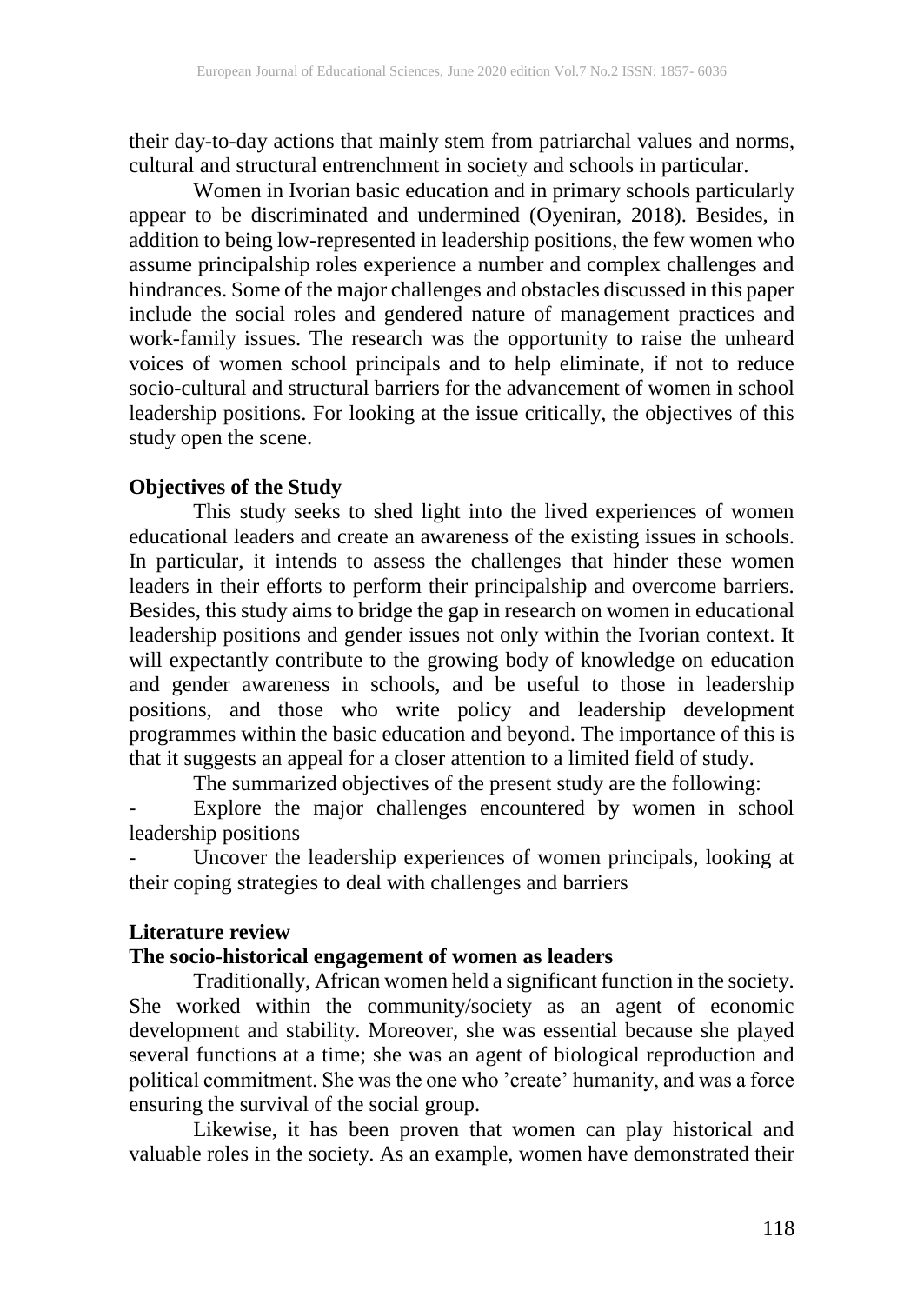obstinacy and bravery in the Sudanese and Eritrean wars to the benefit of their communities. In her essay "Memory work as resistance: Eritrean and Sudanese Women in Conflict Zones", Hale (2012) reported a counter-story of the women's heroic roles. She demonstrated how in conflict situations women positioned themselves as agents of resistance in the context of both the Eritrean and Sudanese wars. The scholar discussed ways in which women used their memory to express their own roles in resistance work. The ways in which women insisted on remembering, in very particular ways, their own roles in resistance work. Women warriors were able to use repeated gestures to recall the social injustice they undergone. Hale interpreted women's political memory work. Actually, the individual memory of women contradicted the official memory, which did not consider individual memory. It assumed everyone had a similar experience and had moved on. Yet, that memory work sometimes runs counter to the official story of the state, the party, or even the resistance group, as women were the ones who could narrate accurately the realities of their life stories. Thus, it was worth giving voice to the women who were involved in the conflicts to gain the actual versions of their lives at the times of conflicts.

As the Ivorian people are a deeply agrarian people, women have always been fully involved in agricultural and food production. Sociologically, the Ivorian woman is remarkably a worker in the service of her community. According to Touré Ténin, more than 80% of women are farm workers, and they represent nearly75% of the agricultural workforce in Côte d'Ivoire (Touré, Kouassi, Lagou, Dahoure, & Fofana, 2017). Woman bears the responsibility for the early education of the child in the African community. She is a "*vector*" of alliance between the family and the society in which she lives. Among those African women who played leadership roles in their communities and influenced society greatly, are Yaa Asantwaa of Ghana, the Queen mother of Ejisu in Ashanti and Zhinga Queen of Matamba in Angola, Abla Pokou from Baoule tribe in Côte d'Ivoire (Oyeniran & Bonjah, 2018). In ancient and modern Ivorian societies, great emblematic figures such as Anne Marie, Abla Pokou, Marie Kore and Jeanne d'Arc have marked the history of Côte d'Ivoire as fierce political fighters for the liberation and independence as well as the "*architects"* of the construction of the Ivorian Nation. Even if Ivorian women have been of a great important in the past, today as leaders they experience challenges in many sectors, including education settings. Generally that comes from being considered as subordinate in their communities.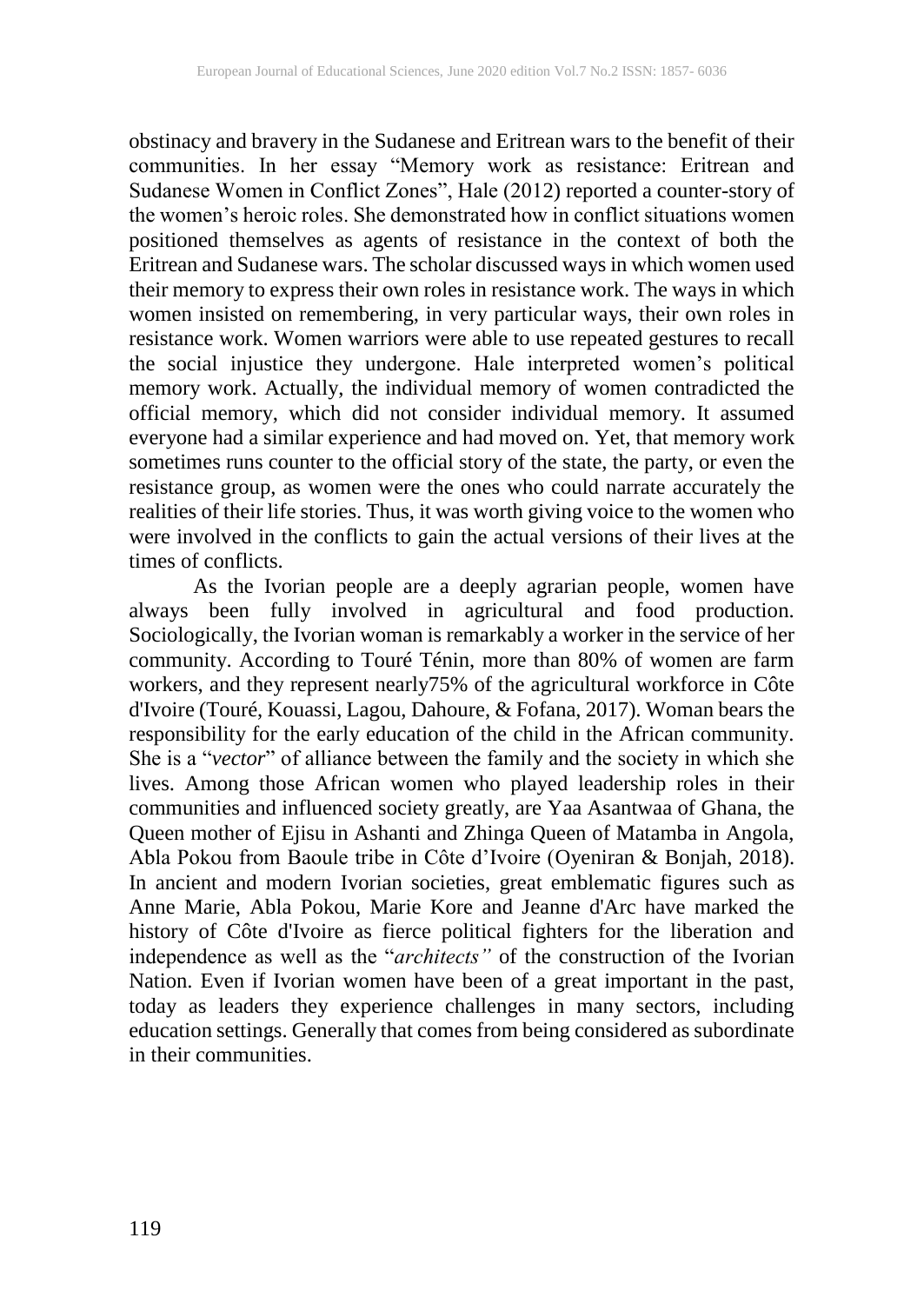#### **Subordination of Women**

Several cultural, political and socio-economic factors explain the inequalities. Very often, the cultural factor is put forward as the main cause of discrimination and inequality suffered by Ivorian women. Indeed, the precarious and informal nature of women's work can be explained by the patriarchal system that conveys a gender division of labor based on two principles: the principle of separation and the principle of hierarchy. The first assigns men primarily to the productive sphere and women to the reproductive sphere. According to the second, a man's work is worth more than a woman's work. As a result, we can better understand why, despite the existence of job opportunities, women are excluded or reduced to precarious or marginal jobs. Worse, in the education of children, it is these same female victims who transmit to their offspring this culture of the gender division of labor and the domination of boys over girls, maintaining the system of discrimination. Up to now that seems not release females from work and domestic duties.

# **Work-Family Issues**

When women are leading organizations, they often strived to work harder to prove their capabilities, especially in the male-dominated workplace. Men are considered to be decision-makers and these patriarchal societies are still uncomfortable seeing women in political decision-making positions. Even though women rise to hold level positions, men may still make decisions.

Traditionally, giving birth and taking care of children remains the big picture of a woman in Ivoirian societies. This perception is mainly informed by persistent cultural and traditional stereotyping towards women who, therefore, are expected to just serve as caregiver and accept decision made by men. Women who move outside these traditional roles are considered nonfeminine, wearing pants and not eligible for marriage. The majority of women who are in key positions are either single or divorced (Andela, Escandon, Garlo, & Kamungi, 2008). It is generally, proven that work-family balance remains difficult for women. For them, it is important to pursue an ideal of life, not to compromise on values and on the family concerns. However, that may request from them to have the courage of their beliefs and ideas, to take care and make sure they are stable and leave room for their passion, enthusiasm and desire.

It seems that the pressure and burdens may lead many women feel reluctant to take up jobs, which would separate them from their families. However, once engaged in the principalship women primary school principals might deal with a number of challenging experiences during their professional career. How to balance between family attachment and family roles and work needs remain one of the major challenges for women.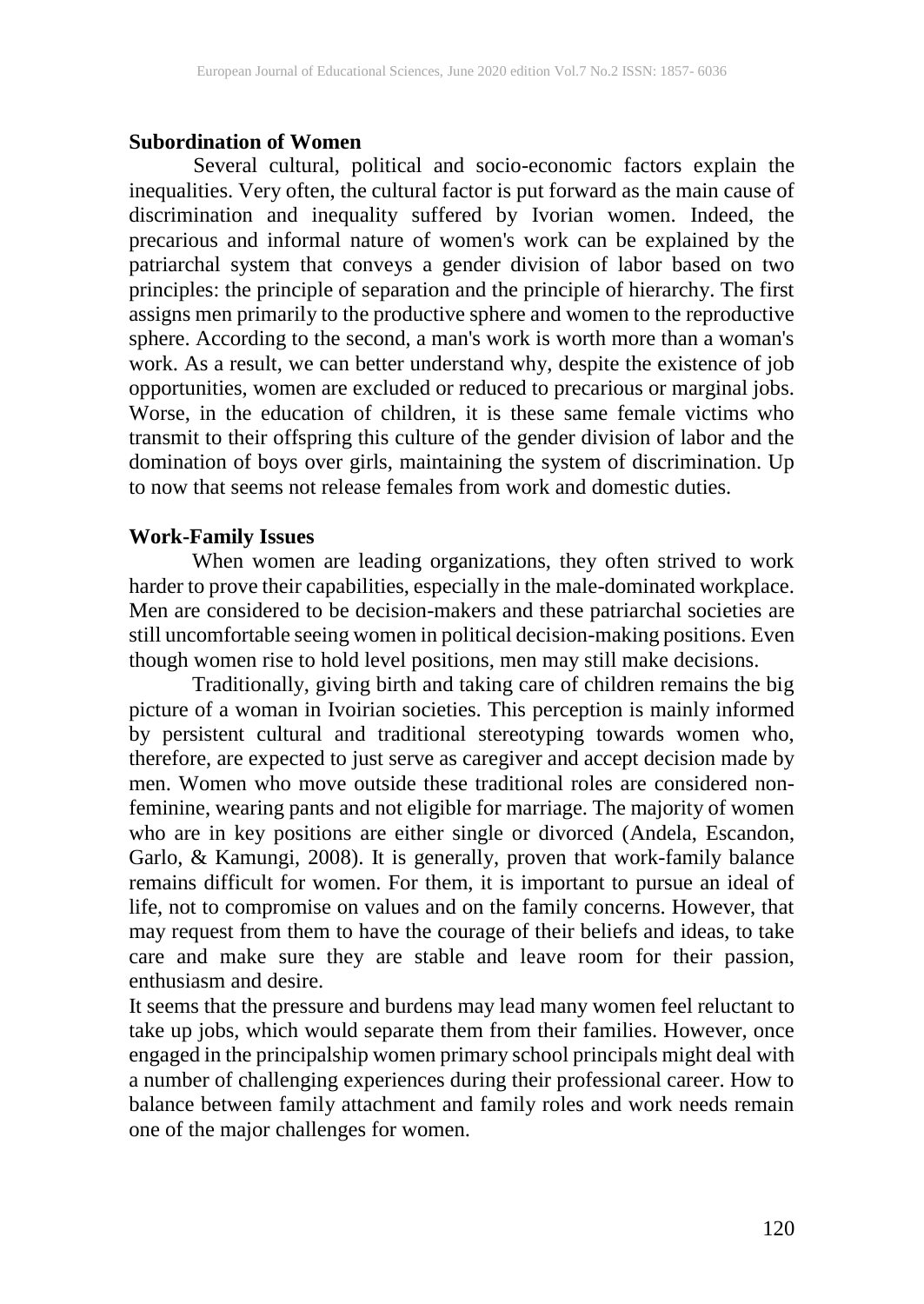In education and more specifically in the context of primary schools, the needs of students and parents are more expressed and complex. Managing individual cases of students, having meetings with the educational community and attending meetings outside the school with the superintendents (Inspectors, School Counsellors, Chief Administrative Officers, and Chief Executive Officer) consume time and energy. Especially, it may be challenging for a woman principal who must also fulfil her family needs and duties, especially when she has to look after children at young age. The conflict between work and family responsibilities can be hard to women who have to accomplish double roles as homemaker and principal (Coronel, Morena& Carrasco, 2010).

The issue of balancing personal life, children and work requirements are seen as the most common barrier that women face, that is why some researchers (Kellerman & Rhode, 2007) have found that women, most time, drop leadership roles and focus mainly on their family concerns, which in turn disturb their professional career. In Côte d'Ivoire, women are considered the "mother of all"; that is to say not only responsible for their family, extended family, but often also for neighbours and community members (Andela et al., 2008). Women are generally confronted with the challenge/dilemma of having to balance a multiple roles: administrative, teaching and home roles. They are expected, primarily, to be responsible for the family and managing the home. Society expects from women to be responsible for the family and home business. Early in life women are expected to take on the responsibilities of caring and supporting their families (for example, taking care of their parents or assisting in earning money to pay for a brother's school fees). These responsibilities can be quite heavy, hard and often deny women important experience and access to strategic information. Regarding stereotypes, it can be argued that, in Côte d'Ivoire all those social roles and stereotypes towards women, including women principals, influence their headship and lead them to struggling in leadership positions. To reach evidences of this, a theoretical lens leads the study.

### **Theoretical perspective**

The framework that guides this paper is feminist theory (Gilligan, 1982; Harding, 1987). This perspective is deemed suitable and interpretive to help for critically understanding experiences, working conditions and challenges from women's voices and leadership styles adopted by women principals. Besides, it brings to the surface voices that are often excluded from knowledge production and policy making, and critically reflect upon how it can all be done better (Frisby, Maguire & Reid, 2009).Hesse-Biber (2012) suggests that feminist approach stresses the importance of giving voice to women pointing out their marginalized position in terms of gender; and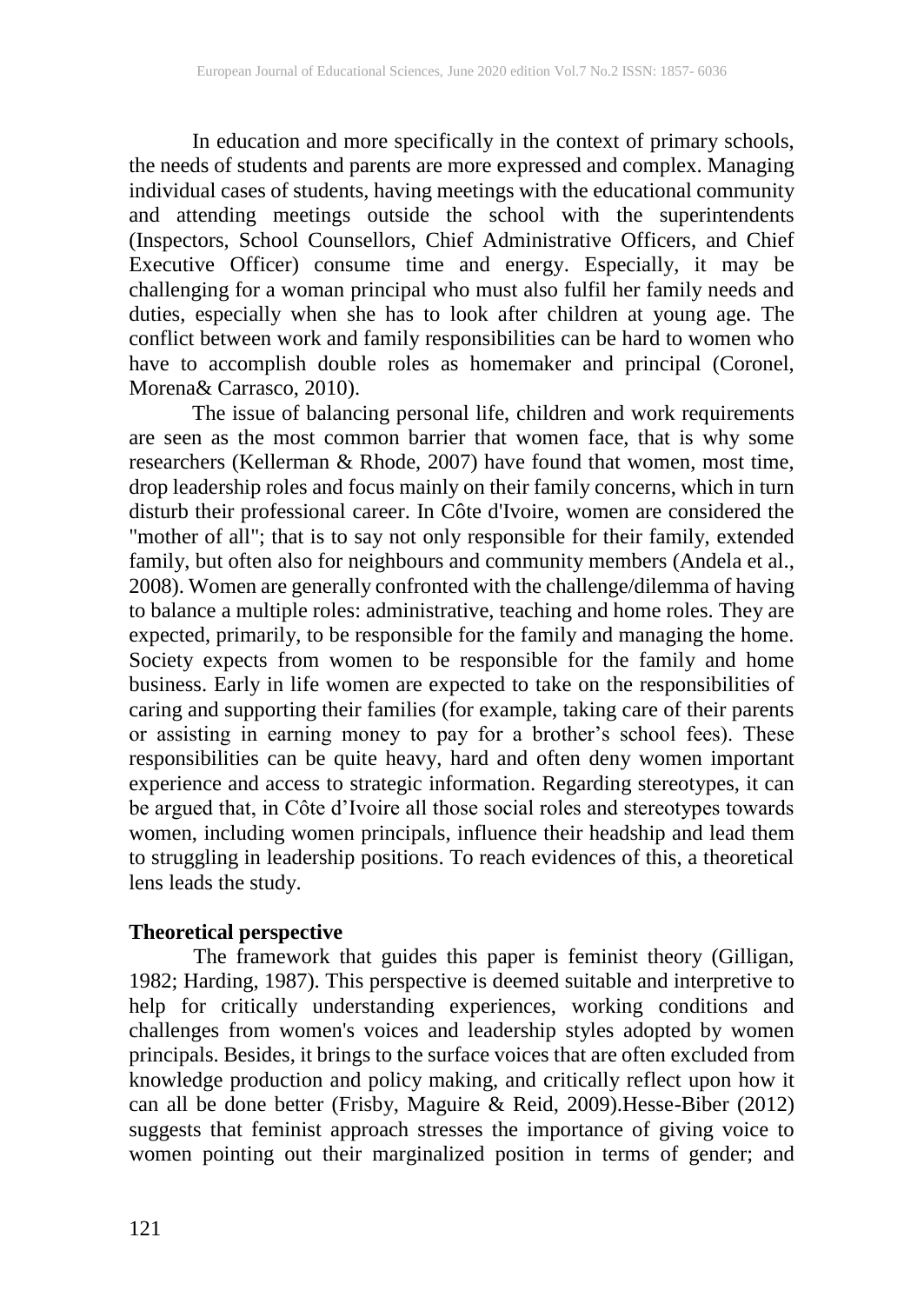recognizing women's life stories as knowledge from the schools context. In fact, feminist research is seen as being concerned with issues of broader social change and social justice and committed to changing the condition of women (Acker, Barry & Esseveld, 1983; Fonow & Cook, 2005). This study therefore, look at the challenges faced by women principals as shared issues frequently experienced in the principalship.

Thus in this study, the feminist approach includes all arguments criticizing the inequalities against women principals in order to improve their professional conditions. Besides, feminist theory considers gender as a social, historical, and cultural construct (Gilligan, 1982; Harding, 1987; Butler, 1999; Connell, 1995; Reinharz, 1992; Reinharz, 2006). In light of this, the use of feminist theory in this study offers insight into the social construction of gender and perception of women principals' capabilities in leadership positions. Furthermore, women leaders express their own experiences and share their perceptions about their leadership styles, which may critically serve feminist theories and research. The concern of feminism and feminist research is to construct knowledge that "writes women into history and exploring, challenging, resisting and changing sexual and social inequalities" (O'Neill, 1996, p. 131).

Feminist research is concerned with studying the issues facing women at its starting point, and it seeks to search and explore the social dynamics and relationships in patriarchal society from women's perspective (Hussain, & Asad, 2012, p. 206). As such, feminist research considers women's viewpoint, experiences, needs and thoughts as the base of the research with the aim of bringing social changes and eliminating gender bias in the society. Through this perspective the researchers sought to promote equality in the research process through the accounts of women's experiences that may contribute to enact social change and transformation in the context of schools in mainland of Côte d'Ivoire. The next lines present a suitable methodology to explore the lived leadership experiences of these female primary school principals through a phenomenological approach.

#### **Methodology**

This study used qualitative research design to examine the challenges through the leadership experiences of women principals and to develop a deeper understanding of principalship and how they experience it (Creswell, 2013). Basically, this study used qualitative approach as it aimed to capture the first-hand accounts of the women lived leadership experience and perceptions (Creswell, 2013). This has the advantage of stressing the rich contextual detail and women leaders' experiences to gain holistic and meaningful information about the opinions, emotions, attitudes, nature of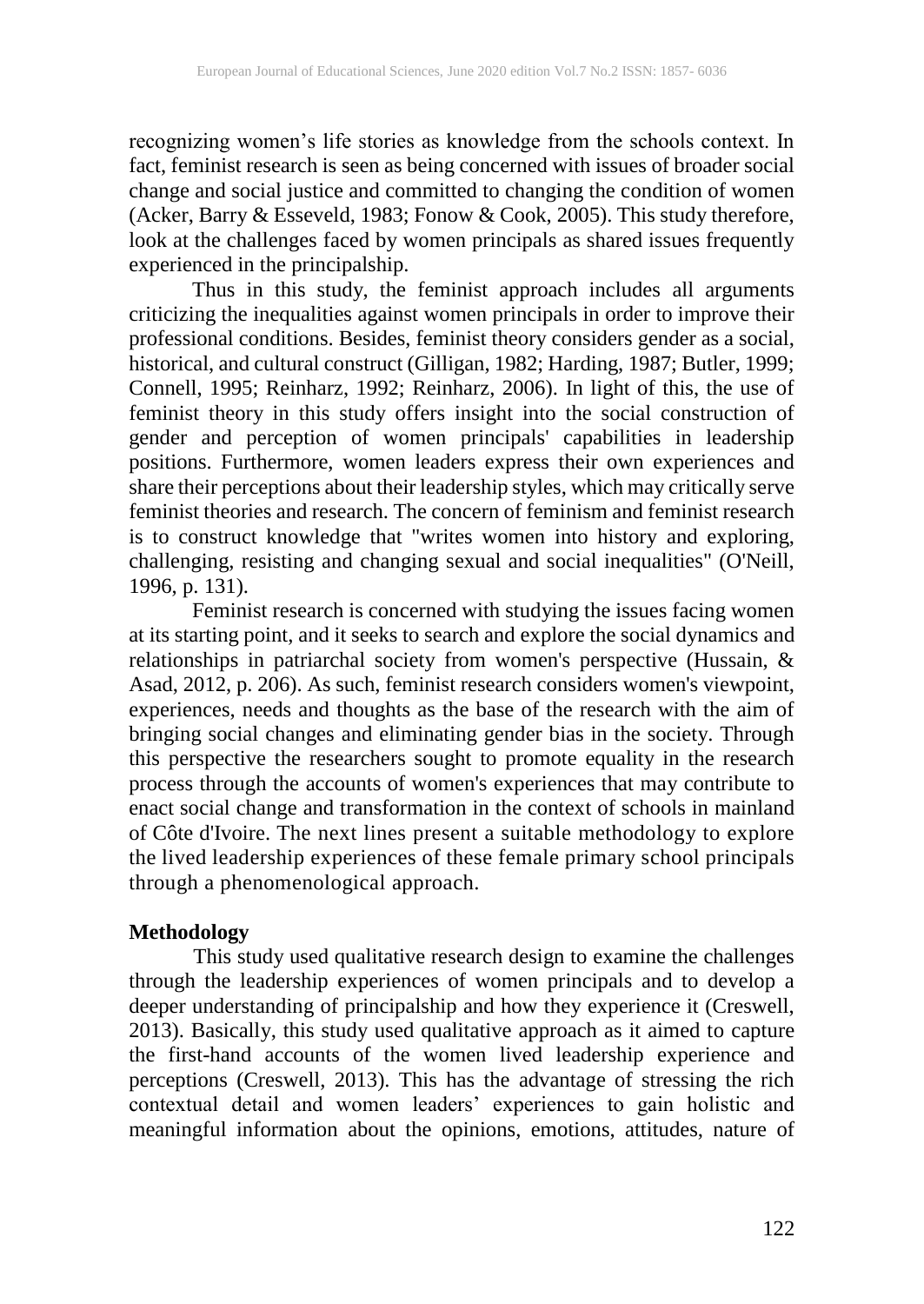relationships of school boards and the actual professional context of the participants.

Ten (10) women school heads was identified using sampling technique. The women selected were from ten (10) elementary schools located in Abidjan, in the South of Mainland Côte d'Ivoire, which is the economic Capital city (Abidjan). Two out of these ten women principals were selected using purposeful convenience strategy, and the rest were found by snowball sampling technique (Creswell, 2013). As this study is a case study, it concerns women principals performing in the real life that could be observed/studied to learn about their lived experiences (Yin, 2014). The case study allowed the researchers to explore all three domains of the interviewees (women principals), which are cognitive, behavioural and affective (Leedy, 1980). Qualitative data was collected through in-depth semi-structural interviews, direct observation and secondary data (existing literature & official documents). The women principals were given the opportunity to tell their stories in a narrative way. In addition to semi-structured interview, the researchers utilized direct observation to take note from the fieldwork. A voice recorder was used and participants were identified with pseudonyms.

A phenomenological approach helps to gain access to women's lived experiences, to capture the first-hand accounts of their perceptions of leadership as principals, from their own perspective (Creswell, 2013). As this study is a case study, it concerns women principals performing in the real life that could be observed/studied to learn about their lived experiences (Yin, 2014). The study employed phenomenology approach because it aims at emphasizing the importance of individual experiences of the participants as conscious human beings (Moustakas, 1994) to identify the differences if any. In addition, the study intended to investigate women lived experiences to describe the common meaning of experiences and perceptions for all the respondents of which a central meaning of these accounts may come out.

The phenomenological approach thus allowed reconstructing the experience of the women principals while yielding validity to their narrative. Phenomenology remained as most as possible faithful to the data, while the researchers used thorough words through a few verbatim accounts. The N'Vivo data processing software (Pfaffenberger, 1998; Richards, 2006 as cited by Gaudreau, 2011; Van der Maren, 1996) helped to analyze the data. In this light, the verbatim accounts were digitized and stored. From there, the findings were deeply analysed.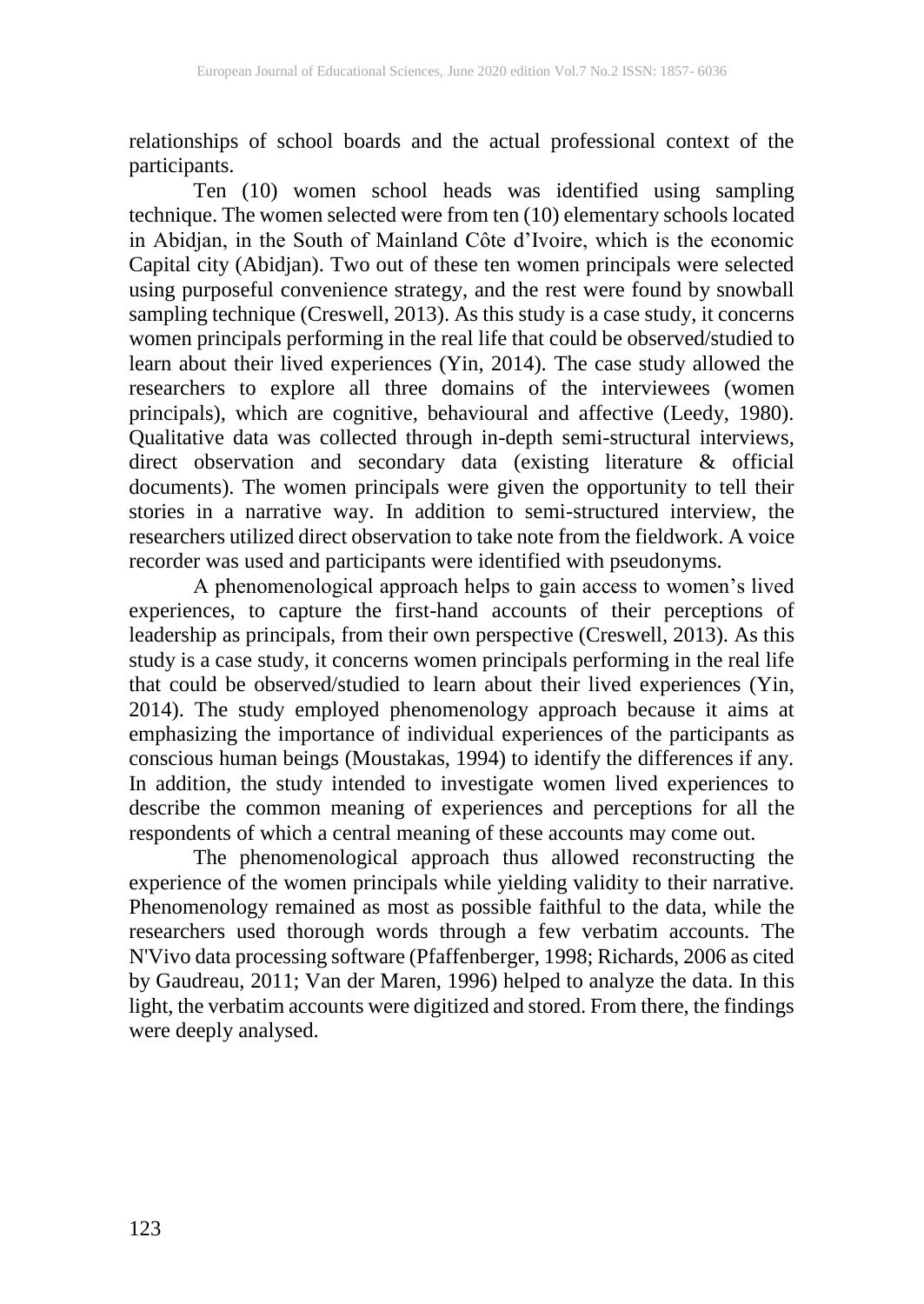# **Research findings**

Eight selected women principals took part in the interviews and provided some information of their biography that are placed in the table below.

| Pseudonym | Age | Marital status | Number of children |
|-----------|-----|----------------|--------------------|
| Bella     | 40  | Single         |                    |
| Dany      | 41  | Married        |                    |
| Fiath     | 39  | Single         |                    |
| Gely      | 43  | Married        |                    |
| Paty      | 45  | Divorced       |                    |
| Thia      | 40  | Married        |                    |
| Sali      | 42  | Married        |                    |
| Suna      | 47  | Married        |                    |
|           |     |                |                    |

Table 1. *A brief summary of female principals' information*

**Source**: Fieldwork data

Through narrative women principals described their experiences including structural and cultural entrenchments in society as well as in schools. The daily activities are busy with a range of tasks. Principalship involves many responsibilities; the more women become immersed themselves in their role, the more tasks and issues they end up taking on. The women participants narrated their experiences in different ways.

# **No time to save**

The first principal Suna started her story full of challenges. She shared what she experienced as troubles in her principalship. Suna confessed that the role of the principal is to manage everything; as principal "you are responsible for handling and updating teachers and students' files, teaching, attending meetings at the school inspectorate and doing daily routine". She further expressed this:

My work is tiring, stressful, especially for a woman like me who lives far away from my workplace, transportation issues as you know here in Abidjan city are very complicated and stressful and too expensive (...) the distance from my home to my school takes me long, about one hour. Principals like me do not have the opportunity as some others colleagues who are housed within the school. While I am requested to be on time every day... at times traffic jam makes me delayed; and as result, my pupils lose time of learning.

Women principals in this study felt that despite their willingness and sincere devotion, they could only just manage to squeeze administrative tasks into teaching loads and breaks. Sali, and Paty also revealed that they have been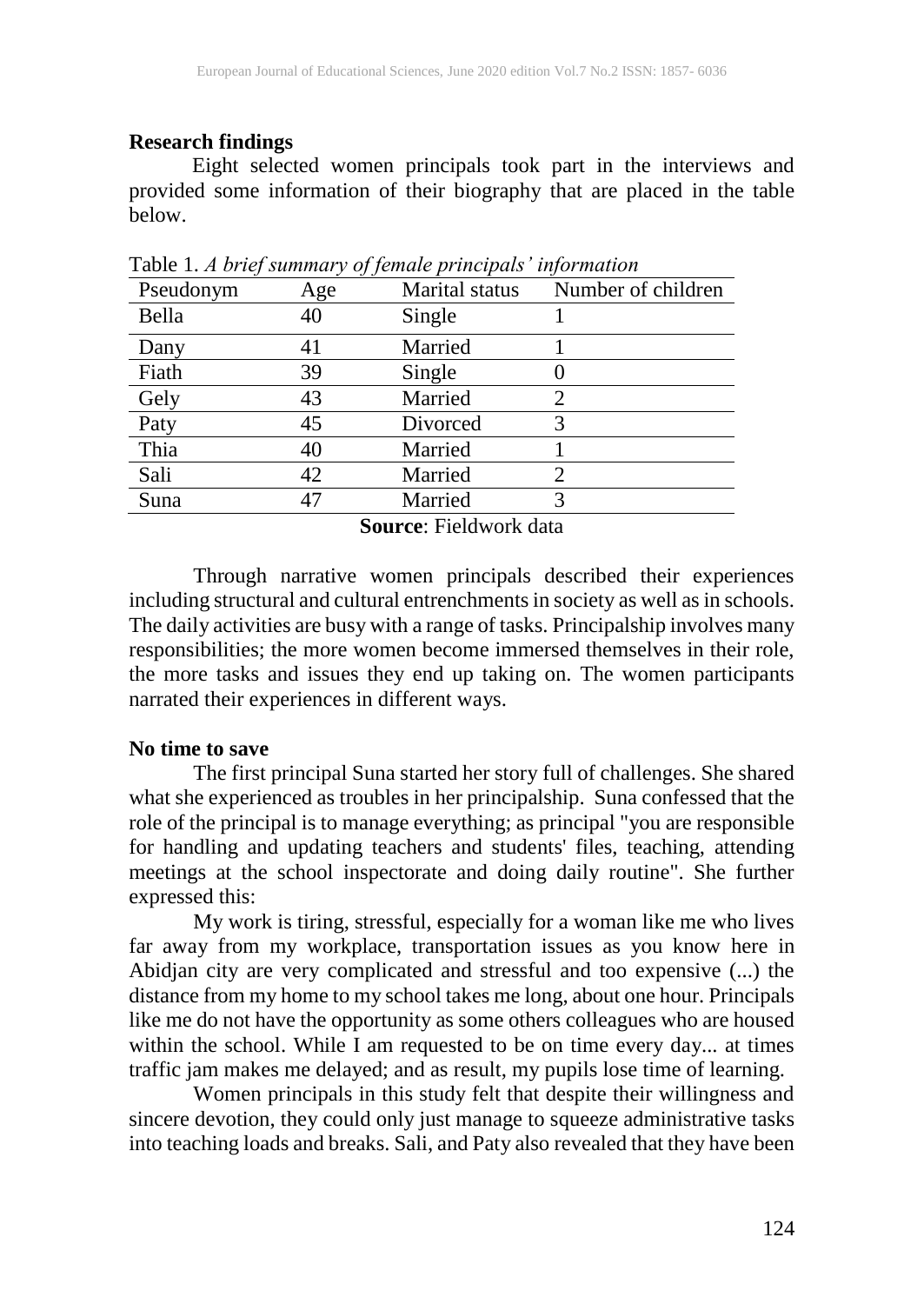attending several meetings in a month at the inspectorate that takes too much time from their schedule. Almost all women leaders who took part in this study agreed that being absent from school to attend meetings at the school inspectorate, outside the school with NGOs, at the town hall or for networking with other stakeholders to solicit donations or financial support for their school, did not relieve them of their heavy jobs.

However, the delay in getting the school on time means a waste of time in the amount of their teaching time and the discontinuity of the syllabus content. That situation leads them to fix or complete the lessons overtimes, which at times coincide with other programs or unsuitable time. Suna**,** honestly, acknowledged that she cheated a bit at times in catching up with the schedule. She stated,

When I missed class I don't need any preparation sheet to teach, as I teach grade 1 whose syllabus remains the same each year, which is not too hard to be covered by the end of the year.

Avoiding time away from school and preserving the full time of teaching was the eager desire of all the women interviewed. Sali realized how the combination of principalship duties and teaching responsibilities brought about troubles in her work, as it upset the syllabus and the ongoing teaching every year, and at times weakens her full potential as woman leader. That's why women principals in this study wished the principalship was detached from teaching load, so that the school head will only focus on the whole school management, including administrative affairs, teaching supervision and pupils concerns, which would benefit them in their learning and performance.

# **When the marriage is threatened**

Balancing work responsibilities and family duties bring about workfamily roles conflict as expressed most women principals in this study.The case of Gely who made an ultimate decision of living alone with her children is an eloquent example of a woman who resign herself to staying single. Actually, after losing her husband, she now strives to live up with her current status of an unmarried mother to avoid constraints and struggles of a married woman. She said, I have decided not to contract a new marriage because I was afraid of not being able to integrate family obligations with work responsibilities…You know, it is hard to balance work and home duties, so I did not want to put myself under pressure because of heavy duties.

In addition to her children, Gely had to take care of her husband after work. She felt being single mother didn't release her from her family responsibilities and household chores, as she henceforth lived alone and had to feed her kids, bring them up and schooled them.

Although these duties were still there, she got free from subordination and submission from her husband who gave her a sort of agent. Hence, having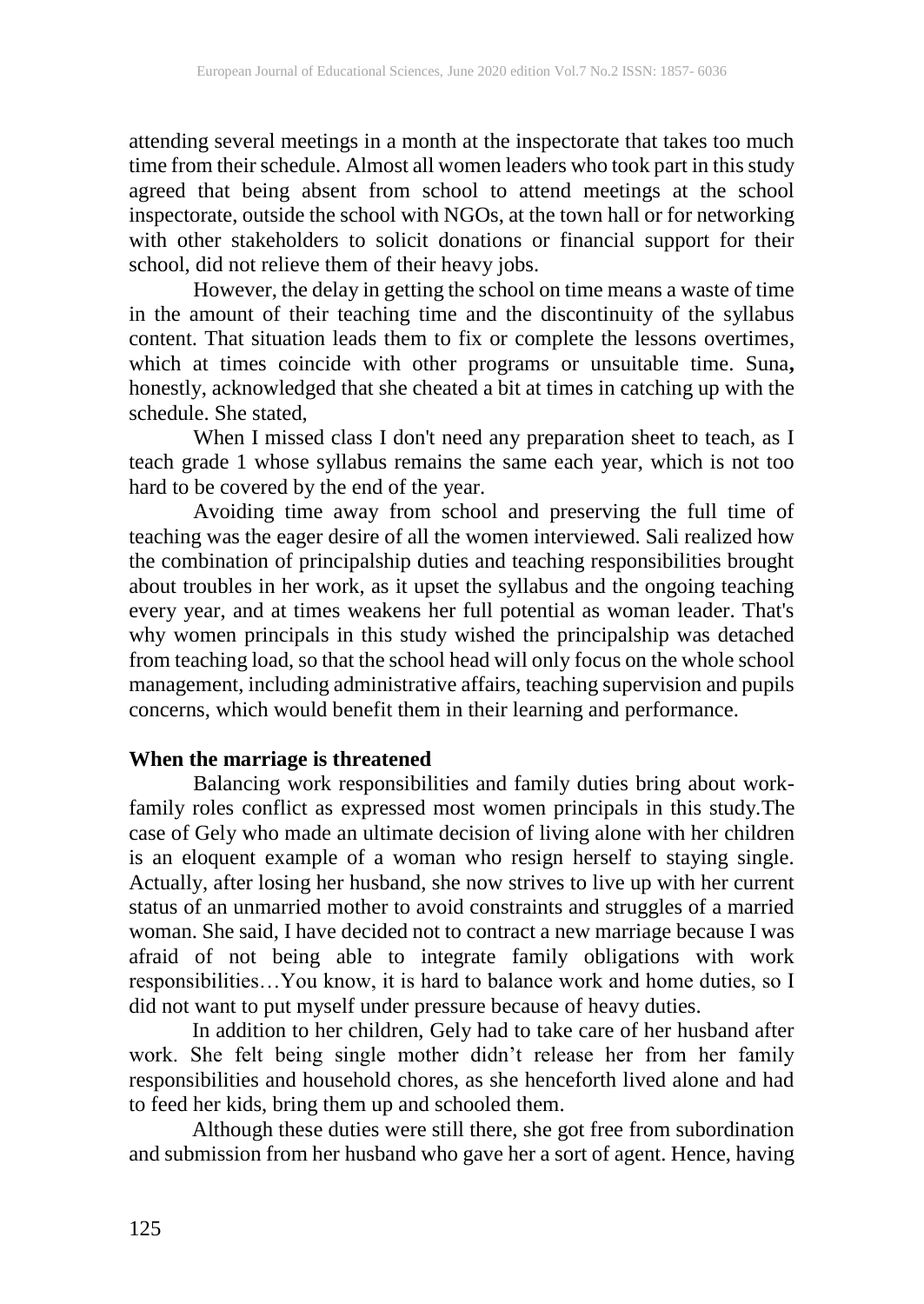no husband was empowering, even if Gely had to fend for her family; the avoidance of the marriage again was for her an advantage. Engaging in a new relation would have submitted her to heavy load once she is in a marriage. That's why she preferred being single.

Unlike Gely and Thia do not perceive too much trouble to handle both of these responsibilities. Although, these women acknowledge the difficulty of managing, administrative responsibilities and family businesses they affirmed that they were able to balance both loads. Thia said:

It is a matter of how you organize, how you set your schedule, your planning every day, including the unplanned tasks (…) If you are well organized your family would not be affected by the work requirements. I do my best to organize my timetable, planning and other issues.

The above perception is not common to all women participants, regarding their different experiences as heads of schools. However, the rich accounts collected allow the researchers to discuss and interpret the meanings of the participants.

#### **Discussion**

From all that was described by the women principals, what emerged was that working conditions, complexity of tasks and challenges was seen as a resource of difficulties that women experienced. These suggest that leadership is a challenging process that requires coping strategies.

#### **Socio-cultural and institutional realities**

Indeed, evidence from the interviews showed that cultural perception on women principals affected their headship. Mostly in Ivorian contexts, women are expected to listen to men, neither to talk nor to make a decision on gatherings where men outnumbered women. Women are generally assigned the tasks of communication, assistance or secretariat to take note of and report on the meetings.

In fact, it is an instinctive habit that men have towards women, who themselves often appreciate such roles since they do not complain anyway. Yet the nature of the role assigned to women in decision-making instances hides men's control over meetings and the subsequent decisions. The reason of those men's attitudes can be found in cultural traditions, which still assign woman to be a follower of the man. Ivorian society still believes in gender taboo that does not accept a woman as leader. Society regards women as persons whose role is to be in charge of household chores and take care of children. Leila felt "leadership is still considered the preserve of men. There are people who still think only men can be good leaders".

This tags along with the thought that a man is supposed to be competent, to do his job well, which generally makes sense for people in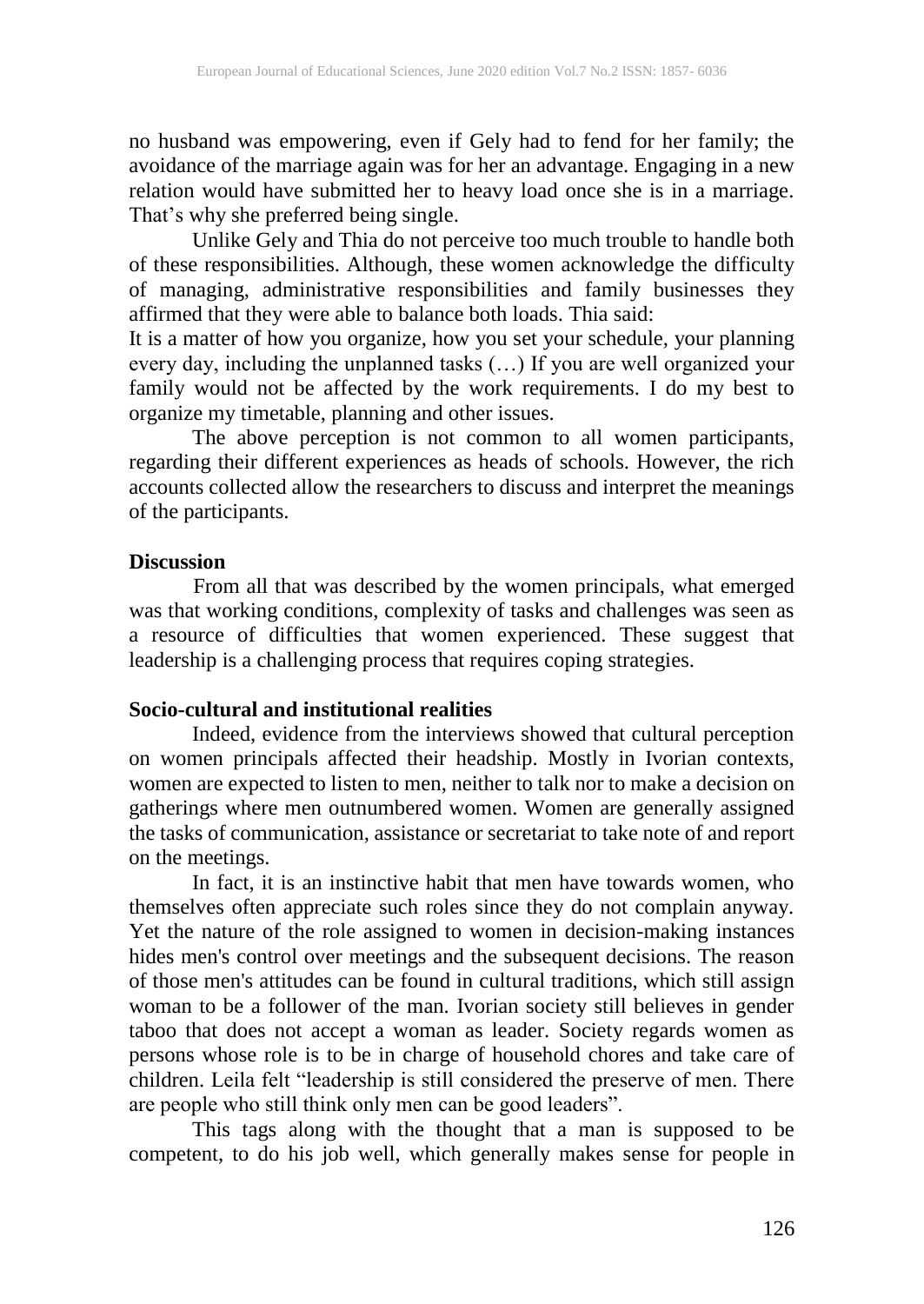Ivorian context. As for a woman, people will expect from her to prove herself. However, it is not obvious as such from the outset. When a woman is wrong, the stereotypical sarcasm flows. A man might be criticized, but not the same way. In fact, women are viewed differently in Ivorian societies. In the societal expectations, working in administration positions belongs to a man, yet that way of thinking yield affected negatively on women principals. This finding is in agreement with Coleman (2002) who reported that "the main genderrelated problem for the women heads was the resentment felt by men and some women about women in a leadership role, the underlying belief that leadership is inappropriate for women"( p. 87). In Côte d'Ivoire, cultural beliefs and practices have obstructed women empowerment due to the fact that people generally are socialized into accepting the norms, values and customs of social systems in which they grow up, and schools have likely played a major part in that process of socialization.

Actually, in Ivorian societies, gender socialization begins earlier, from birth and perpetuates until maturity for both girls and boys. In addition to cultural heritage, education from the childhood is also seen as an explanatory factor of people's attitude towards women, especially when interacting with men. From childhood, the little boy is socialized with the idea that he has to behave differently. He is told a boy does not cry, a boy is strong, a boy has not to be an emotional person, he has not to be weak. Thus, the little boy grows up with the idea that he must always be strong and should refuse to be influenced; and even when he encounters painful situations, he is forced to restrain himself.

However, one does not tell the little girl not to cry, people do not mind her and one does not tell her to control her emotions in difficult situations. It can be therefore asserted that in the communities, traditional beliefs and practices constitute the dominant hindrance to the promotion of women into administration positions.

# **Patriarchal leadership structures**

Women principals experienced cases of confrontation and insubordination coming from the fact that males kept undermining women authority. Leila expressed, ''I have experienced resistance from a male teacher who expected me to fail in my administrative role''. This finding is consistent with that of Mapolisa, Chibvonga and Madziyire (2013) who found that social and cultural factors intervene to form a barrier to Zimbabwean women's advancement, which is one of the reasons that tend to show that women leaders are not as successful as male leaders. This is the evidence that structural perceptions are heavily embodied in male minds, as teachers displayed disrespectful behaviours towards women principals. Gely revealed that a teacher from a patriarchal tribe challenged her for about three months before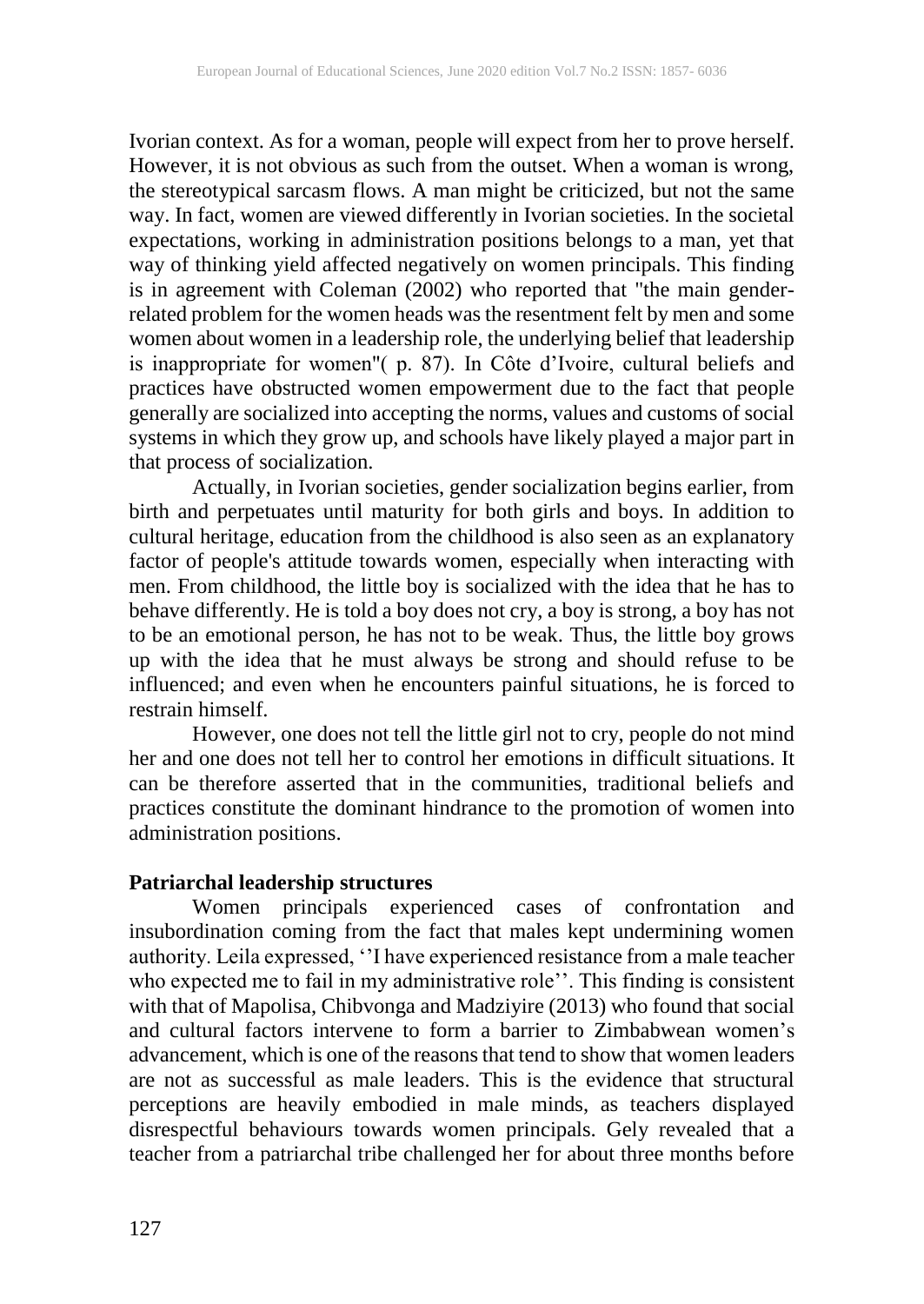he left the school the previous year. Gely clarified, "I heard that teacher confessed to the other teachers that in his tribe women cannot order male to do something".

In Côte d'Ivoire, male outnumber women in the teaching profession and the principalship of primary school. For a woman, involving into space of male-dominated professions is perceived as a quite difficult mission because the culture is still strongly patriarchal. It seemed the matter lies in the cultural beliefs of organizations. Burke (2015) raised the ambiguity of the situation of women in the academic field. Burke noted that women might outnumber men at university, though numbers alone will not change gender inequality. It can be argued that cultural prejudice, stereotypes, moral and psychological oppression remain the greatest perceptions of the Ivorian communities, and they are particularly expressed in men's attitudes. For example, men happened to devise evil or do not easily accept to be run by a woman in school. In the mind of men, leadership is made for men, not for women. Generally, women capabilities are undermined at many workplaces, as revealed a study by the Global Observatory of Inequalities, at the global level, women earn on average 25% less than men (Moreau, 2014). Actually, in Côte d'Ivoire, the average income of Ivorian women is lower than that of men. This is the actual situation in most private sectors. In the public sector, the discrimination towards women and the denial of women skills are reflected in the slow or lack of promotion of women to decision-making positions.

However, these kinds of treatments and attitudes towards women are not openly displayed. As said Msila (2013: 464) "the man is always perceived superior by society irrespective of circumstances". Cultural thoughts strengthen the misogyny of men towards women. This tends to assign systematically leadership according gender lines. That is why Trinidad and Normore (2004) underlined the importance of transcending the cultural norms to avoid a dangerous liaison that may come up between leadership and gender. These biases due to gender stereotypes persist today, especially in rural areas. The attitudes and values associated with gender and leadership shape the beliefs and expectations of workplaces towards their members and stigmatize professional identity. All this constitute therefore women's troubles including how to balance domestic obligations and profession duties.

### **Balancing family duties and work responsibilities: Women's troubles**

From the findings, it was evident that balancing work and home duties was certainly the prime and major concern of women principals in their position. Based on the findings, the combination of work responsibilities and family obligations is quite challenging for many Ivorian women principals interviewed in this research. Sali revealed, "*At times, I got confused with many unexpected tasks, as a result I felt I underperformed*".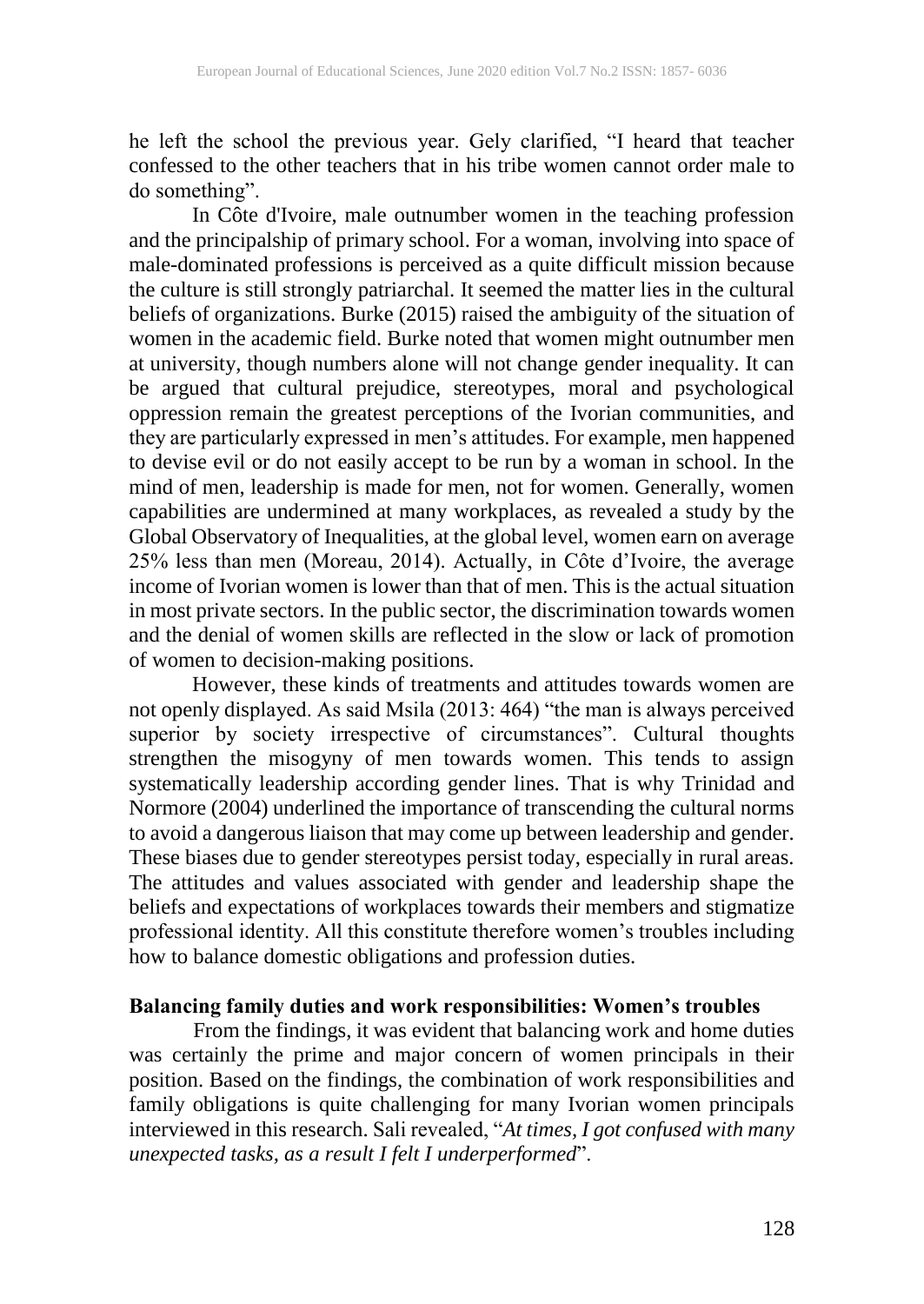That revealed the inconsistency of principals' tasks and could be seen as a cognitive dissonance, which is in agreement with what Wolcott (2003) found, speaking of principals:

*There is always something they should or could do that they are not doing, and there is always something they could do more or better. But* when you box in a large group **of** learners of any age for a *when you box in a large group of learners of any age for a predetermined number of hours each day and week, there is only a certain amount you can expect to accomplish*" ( p. x).

Women principals in this study provided insights into the concern that express the actual experiences as mothers/wives and as leaders. Grzywacz and Carlson (2007) defined work-family balance as the "accomplishment of rolerelated expectations that are negotiated and share between an individual and his or her role-related partners in the work and family domains" (p. 458). Women in this study are torn between family and professional life. They are thus confronted with the issues of availability and mobility. Knowles, Nieuwenhuis and Smit (2009) in their study revealed that it was hard for women mother-educators to juggle their multiple roles of mother, wife and teacher.

How to organize or manage themselves to meet the responsibilities of mothers and wives at once, while responding to work, satisfying the prerogatives of chief. To whom leave the household in case of absence? These are some of the daily trouble and concerns of women workers, and even more so women bosses. Women leaders in the current study indicated that, unlike men principals, they are committed to handle multiple roles (teaching a class, leading the school and managing the house) while their male colleagues tend to have more time to relax, make less of an effort, and are less stressed than women (Asimaki, Zenzefilis & Koustourakis, 2016). Actually, women were confronted by constraints, as they seek to balance home life with office demands (Brown, 2004).

From the experiences of most women in this study, it can be argued that caring of children at home, fulfilling their duties as mothers and as spouse, which is still largely attributed to women, remain a persistent challenge for women in the leadership positions. How to achieve a better balance between work and private life without affecting her overall life was thus one of the hardest experiences of women principals in this study. The issue of balancing personal life, children and work requirements is seen as the most common barrier that women face in headship. Women principals felt constrained by a triple role: at home as a mother, at the workplace as a teacher, and as principal at once. Fiath confessed, "*family duties weighed on us down and became hindrances in our attempts to move up*". Kellerman and Rhode (2007) concurred with that, as they have found that women much time drop leadership roles and focus mainly on their family, which in turn disturb their professional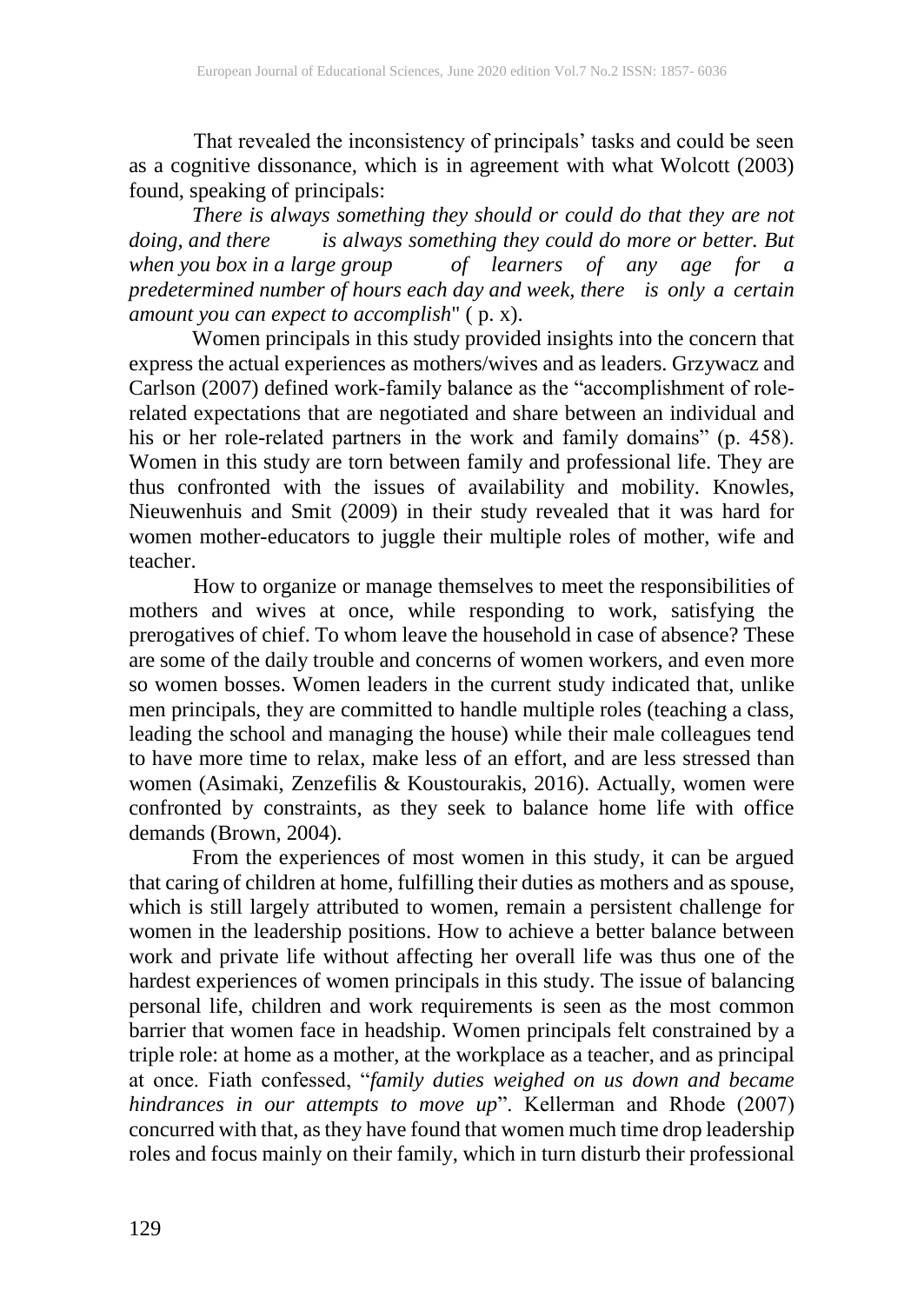career. In the context of Côte d'Ivoire, people expect from women first and foremost to be responsible for the family affairs and managing the home. These social roles attributed to women influence them and bring about pressure and stress in their principalship. The following figure shows clearly the cliché of that reality.



*Figure 1:* Cliché of Women's hindrances in principalship **Source**: Research field data

# **Overcoming the hurdles: Use of coping strategies**

How women leaders in this study were able to overcome barriers they face is one of the intents formulated to identify the strategies that women principals in this study utilized to surpass obstacles through the pathways. In particular, how women school heads succeed despite barriers and other issues they faced in school leadership positions? It important to note these principals experienced various forms of barriers through their personal and professional life as they related in this study. However, as great and painful as these obstacles appear, they are surmountable. When asked women how women they overcome the barriers they encounter, most mentioned that they have their own ways of dealing with challenges depending on the situations. Bella asserted, "I am naturally patient and a great observer, so when I face situations I just take time and observe what would come out of the situation''. As the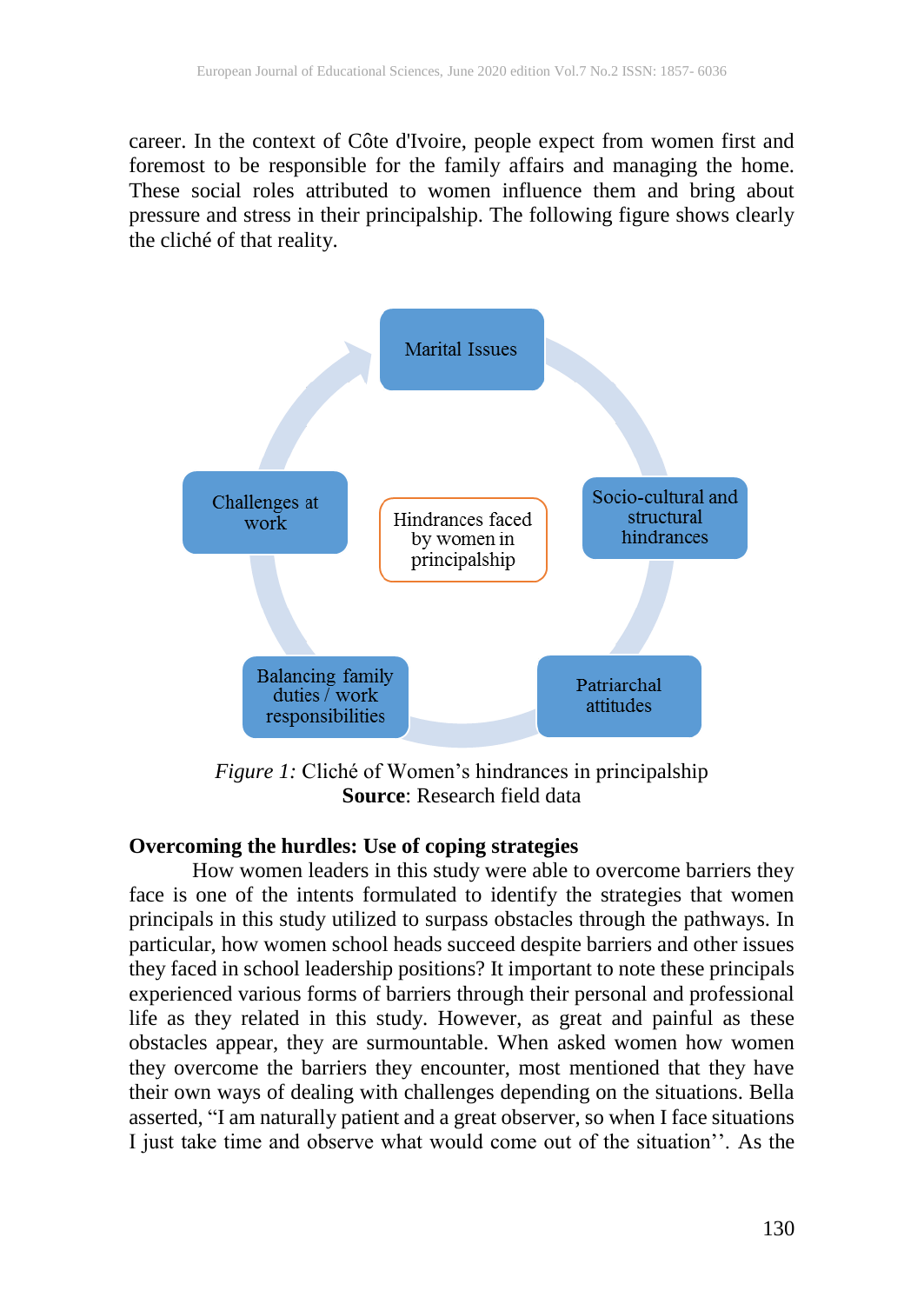eldest of her siblings, Bella learned how to handle difficult personalities as her parents have played a great and significant role in her approach in dealing with complex situations, especially when tensions or conflicts arose between her little brothers and sisters. She felt that shaped very much her ability of leading people.

Generally, strategies to overcome them include training, experiences and emotional strengths that these women principals used subtly. Furthermore, it can be noticed that they relied on their readiness, communication and sometimes on support from their relatives to overcome the hindrances that they encountered on their pathways. However, special accents are to be put on tips that can reconcile domestic life and professional life, on bypassing prejudices and enhancing self-confidence.

Findings reveal that women principals dealt with issues differently, yet, all together, they thought of themselves as persons who emphasized communication in their relationship with people. Besides, they are very much more proactive and innovative in managing school concerns, as they encouraged parental involvement in the schools and enabled stakeholders and citizens to have a say in the education of their children. Actually, women tried to perform their leadership roles and administrative duties despite stereotypes and undesirable attitudes, especially from men.

To deal with a number of issues and overcome the obstacles, women principals unanimously recognized that they strove to approach them with their own ways. Dany asserted, "if we want to progress, we need to initiate changes which bring concrete results". Fiath further added, "we should not be afraid to think and lead differently". Women leaders believe that they need to train themselves on "*deep listening*" and remain themselves as much as possible so that they can really understand what's going on and have control over everything. Besides, women principals have to manage the social, structural and instructional matters within their schools that require them to put much attention on every details and deal with the most complex situations such as the schoolchildren's learning difficulties or difficult teachers, which in turn shape their experiences and competencies.

This is in line with what Ghaus-Kelley (2014) revealed in her study. She found that despite the difficulties of their positions, women CEOs' leadership practice strengthened their beliefs, commitments, and leadership abilities. He also noted that these women leaders viewed leadership as an allencompassing lifestyle, a worthy and righteous cause, and perceived their lifetime commitment as a higher calling

There is no doubt about their ability to run their schools. However, the styles of their leadership were influenced by the actual situation depending on the nature of the problems they faced and the goal they targeted. Bella saw herself as more democratic than autocratic while Dany said,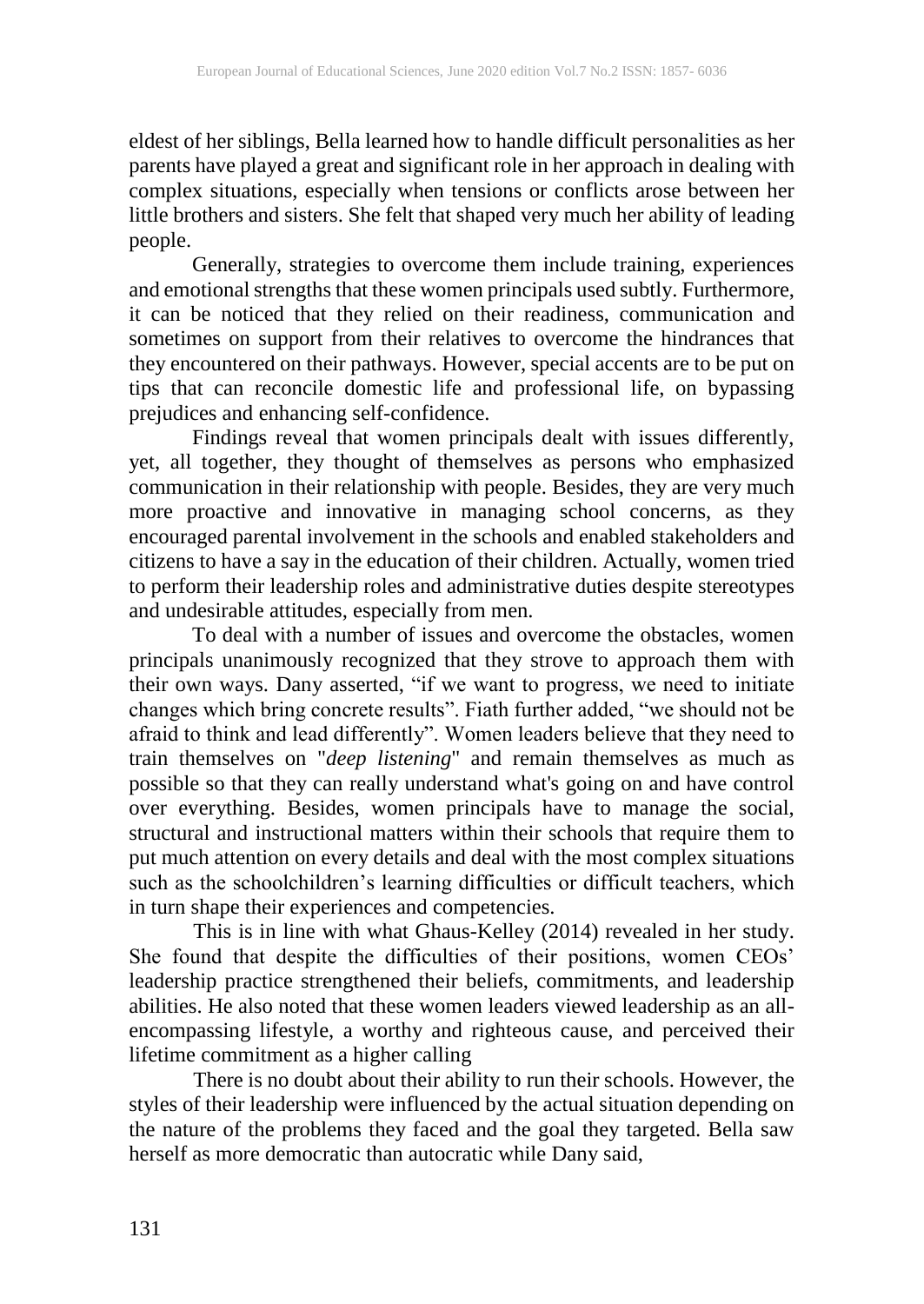*I used to be myself when I am working …I keep in my mind I am working with people like me…so I just remain natural as possible and I try to focus on the tasks. When I was vice-principal I worked under a male principal for five years. I used to talk with some of my male colleagues when we meet. From our meetings and discussions, I experienced how men usually perform in leadership positions. I do not think men and women lead in the same way in the primary schools*. *Also, I think women have something different which is part of their nature*.

This perception is in the same line with what some authors (Rigg  $\&$ Sparrow, 1994; Brinia, 2012) have demonstrated. In fact, theses scholars showed that leadership characteristics of primary school principals are described as emotionality, sensitivity, expressiveness, cooperation, intuition, tactfulness and receptiveness to ideas. Other studies have attested that women usually became teachers because they like working with children.

### **Conclusion**

In summary, it is clear that a cross section of factors affect women principals in their leadership role. Actually, women principals experienced challenges that embraced cultural and structural entrenchments, and workhome conflicts, which constitute the main barriers affecting women and their headship in school management positions. Female principals face many hindrances that related to gender role stereotypes and discrimination. This is because, mostly as per the expectations of the society, women are perceived and deemed to hold the subordinate place/position while male holding the leading role. Yet, in Ivorian context it's used to say "*derrière un grand homme se trouve une grande dame*", meaning behind a great man is always a great lady, and more specifically meaning that the woman is the true support of the man.

Those findings are quite significant and heuristic due to their implications for policy-making on gender and women in educational leadership roles. Thus the study mapped out the hard experiences and difficulties of women principals to create an awareness of the importance of women's experiences in their leadership roles, in particular their personal and professional life. From findings based on the women principals' narrative stories, it was clear that women principals had to cope with a number of challenges and prejudices that persisted in their principalship. Despite a number of hurdles, these Ivorian women principals performed as they can.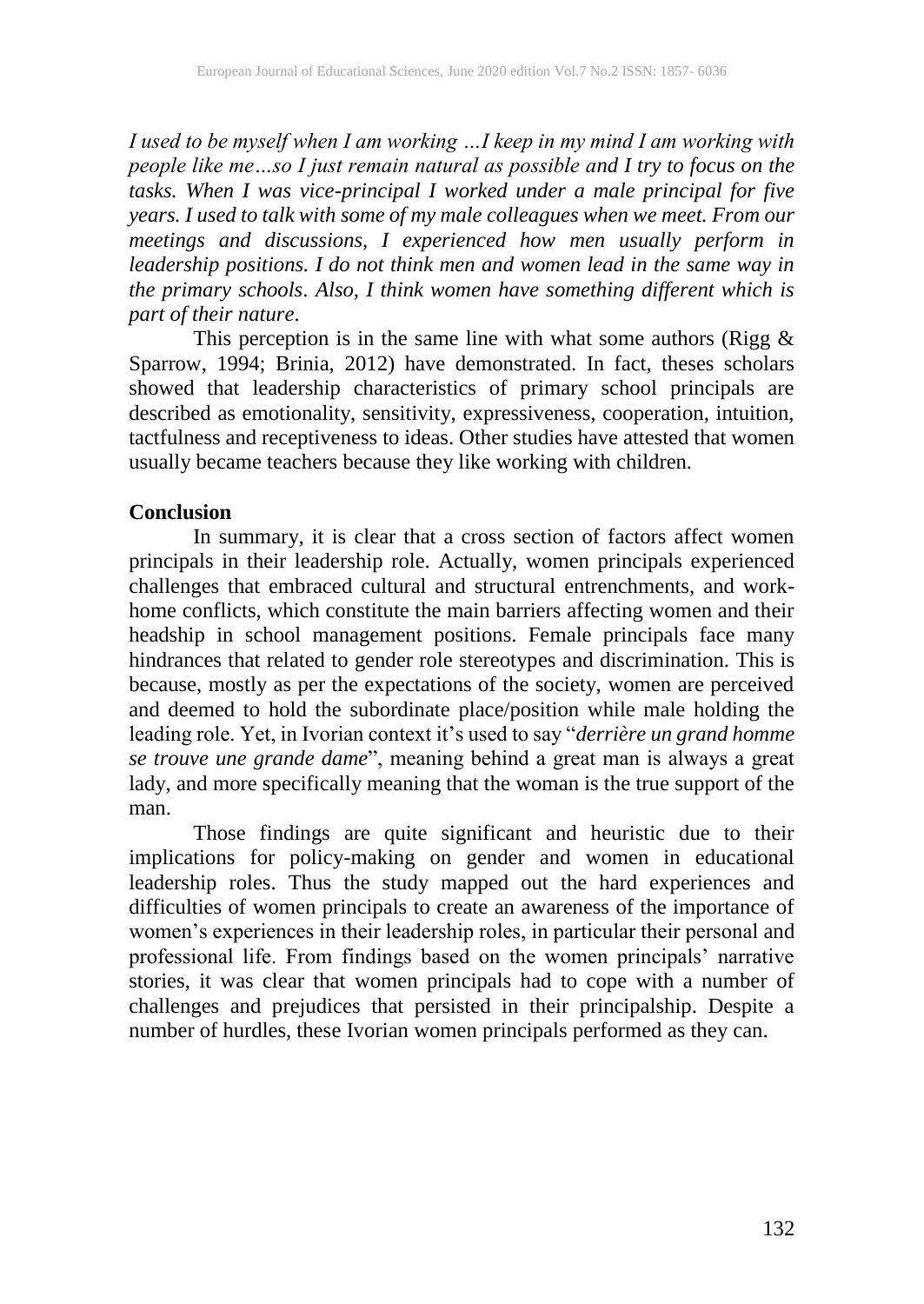#### **References:**

- 1. Assie-Lumumba, N.T. (1996). *Les Africaines dans la politique: Femmes Baoulé de Côte d'Ivoire*. Paris: L'Harmattan.
- 2. Asimaki, A., Zenzefilis, V. & Koustourakis, G. (2016). The Access and Development of Female Academics in the University Field in Greece: University of Patras Case Study. *Open Journal of Social Sciences, 4*, 150-162. http://dx.doi.org/10.4236/jss.2016.43021
- 3. Brinia, V. (2012). Men vs. Women; educational leadership in primary schools Greece: an empirical study. *International Journal of Educational Management, 26* (2), 175-191.
- 4. <https://doi.org/10.1108/09513541211201988>
- 5. Brown, H. E. L. (2004). *Barriers to women in educational leadership roles in Montana.*Doctoral Dissertation. Bozeman, Montana: Montana State University-Bozeman.
- 6. Coleman, M. (2002). *Women as headteachers: Striking the balance*. Stoke on Trent: Trentham Books.
- 7. [Coronel,](https://onlinelibrary.wiley.com/action/doSearch?ContribAuthorStored=Coronel%2C+Jos%C3%A9+M) M. J., [Moreno,](https://onlinelibrary.wiley.com/action/doSearch?ContribAuthorStored=Moreno%2C+E) E., & [Carrasco,](https://onlinelibrary.wiley.com/action/doSearch?ContribAuthorStored=Carrasco%2C+Mar%C3%ADa+J) M. J. (2010). Work–family Conflicts and the Organizational Work Culture as Barriers to Women. Educational Managers*. Gender, work & Organization, 17*(2), 219-239
- 8. <https://doi.org/10.1111/j.1468-0432.2009.00463.x>
- 9. Creswell, J. W. (2013). *Qualitative inquiry and research design: Choosing among five approaches*. (3rd ed). Thousand Oaks: Sage.
- 10. Davies, L. (1998). Democratic practice, gender and school management. In P. Drake & P. Owen (Eds.), *Gender and management issues in education: An international perspective.*Stoke on Trent: Trentham Books.
- 11. Hussain, B., & Asad, A. Z. (2012). A Critique on Feminist Research Methodology. *Journal of Politics and Law, 5*(4). <http://dx.doi.org/10.5539/jpl.v5n4p202>
- 12. Frisby, W., Maguire, P., & Reid, C. (2009). The `f' word has everything to do with it. How feminist theories inform action research. *Action Research, 7*(1), 13-29.
- 13. Klenke, K. (1996). *Women and leadership: A contextual perspective*. New York: Springer.
- 14. Gaus, N. (2011). Women and school leadership: Factors deterring female teachers from holding principals positions at elementary schools in Makassar. *Advancing women in leadership, 31*, 175-188.
- 15. Ghaus-Kelley, H. (2014). *Exploring the critical learning moments of women community college executives: A phenomenological study of*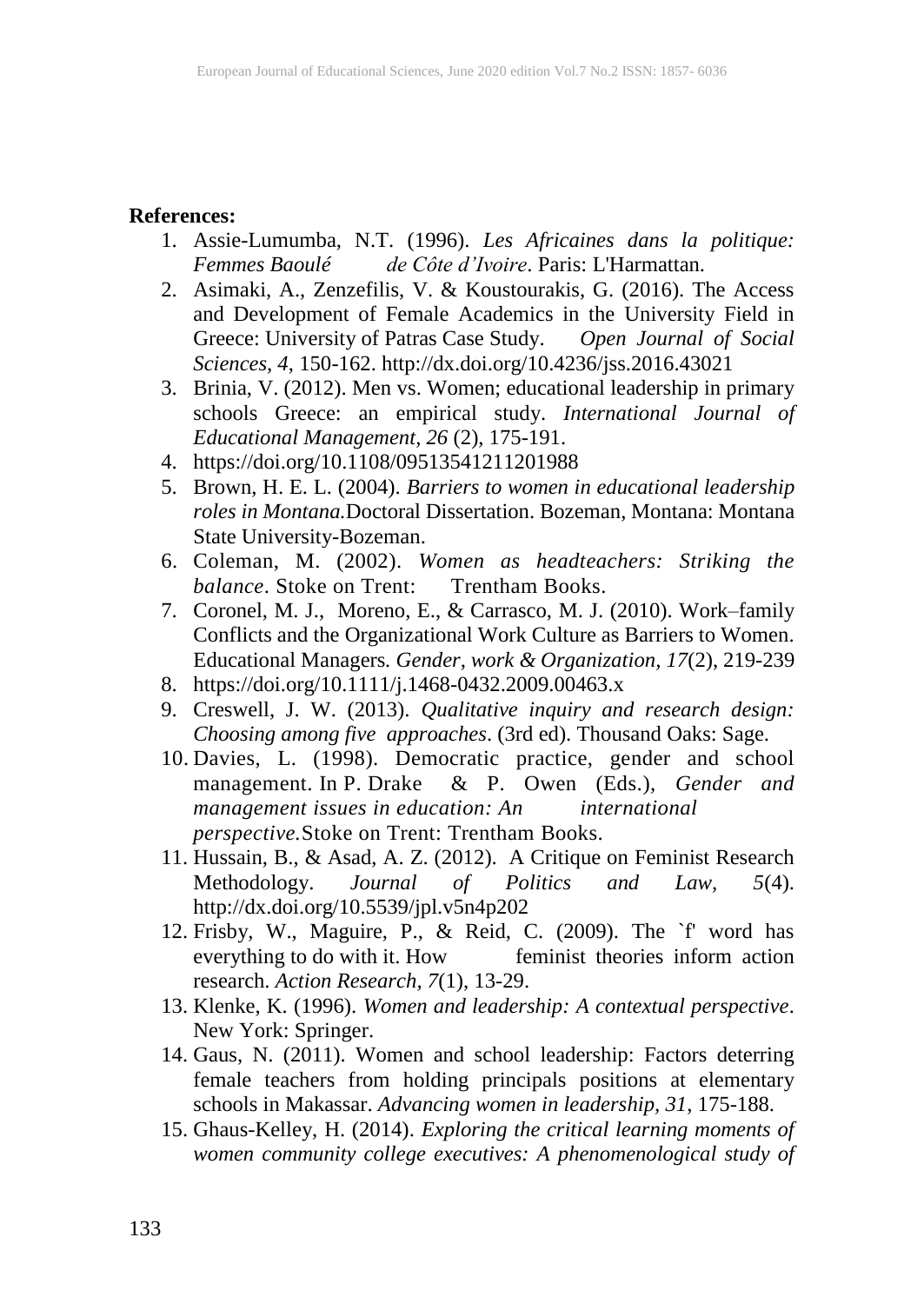*transformative educational leadership practices*. (Doctoral Thesis). California State University, Northridge.

- *16.* Gilligan, C. (1982). *In a Different Voice: Psychological theory and Women's*
- 17. *Development*. Cambridge: Harvard University Press.
- 18. Grzywacz, J. G., & Carlson, D. S. (2007). Conceptualizing workfamily balance: Implications for practice and research [Special edition]. *Advances in Developing Human Resources, 9*, 455-471. http://dx.doi.org/10.1177/1523422307305487
- 19. Hale, S. (2012). Memory work as resistance: Eritrean and Sudanese women in conflicto zones. *Dissent: The Politics and Poetics of Women's Resistance. Special Issue of Comparative Studies of South Asia, Africa and the Middle East, Shahrzad Mojab*, *32*(2), 429-436. http://dx. doi: 10.1215/1089201x-1629025
- 20. Harel-Giasson, F., & Marchis-Mouren, M. (1991). *Les femmes interpellent l'Université*. Montréal: Écoles des Hautes Études Commerciales.
- 21. Hesse-Biber, S. N. (2012). Feminist research: Exploring, interrogating, and transforming the interconnections of epistemology, methodology, and method. In S. Hesse-Biber (Ed.). *Handbook of feminist research: Theory and praxis*. (2nd ed.). pp. 2-27). Thousand Oaks, CA: SAGE Publications.<http://dx.doi.org/10.4135/9781483384740.n1>
- 22. Kellerman, B., & Rhode, D. L. (Editors). (2007). *Women and Leadership: The State of Play and Strategies for Change*. Foreword by Sandra Day O'Connor (Ret.). Jossey-Bass.
- 23. MoE. (2017). Ministère de l'Éducation National. Données Statistiques de la Direction des Stratégies de la Planification et des Statistiques (DSPS). Availavble at http://www.mendpes.org/new/index.php
- 24. Mollel, N., & Tshabanbu, I. (2014). Women in Educational Leadership: Conceptualizing Gender Perceptions in Tanzanian Schools. *Educational Research International, 3*(4), 46-54.
- 25. Moreau, C. (2014). *Rapport de la Côte d'Ivoire sur la mise en œuvre du programme d'action de Beijing vingt ans après. Ministère de la Solidarité, de la Famille, de la Femme et de l'Enfant. République de Côte d'Ivoire*. Retrieved from [https://www.uneca.org/sites/default/files/uploaded](https://www.uneca.org/sites/default/files/uploaded-)documents/Beijing20/NationalReviews/cote\_divoire\_beijing\_review\_ report\_0.pdf
- 26. Msila, V. (2013). Obstacles and Opportunities in Women School Leadership. *International Journal of Educational Sciences*. Retrieved July, 31 2017 from